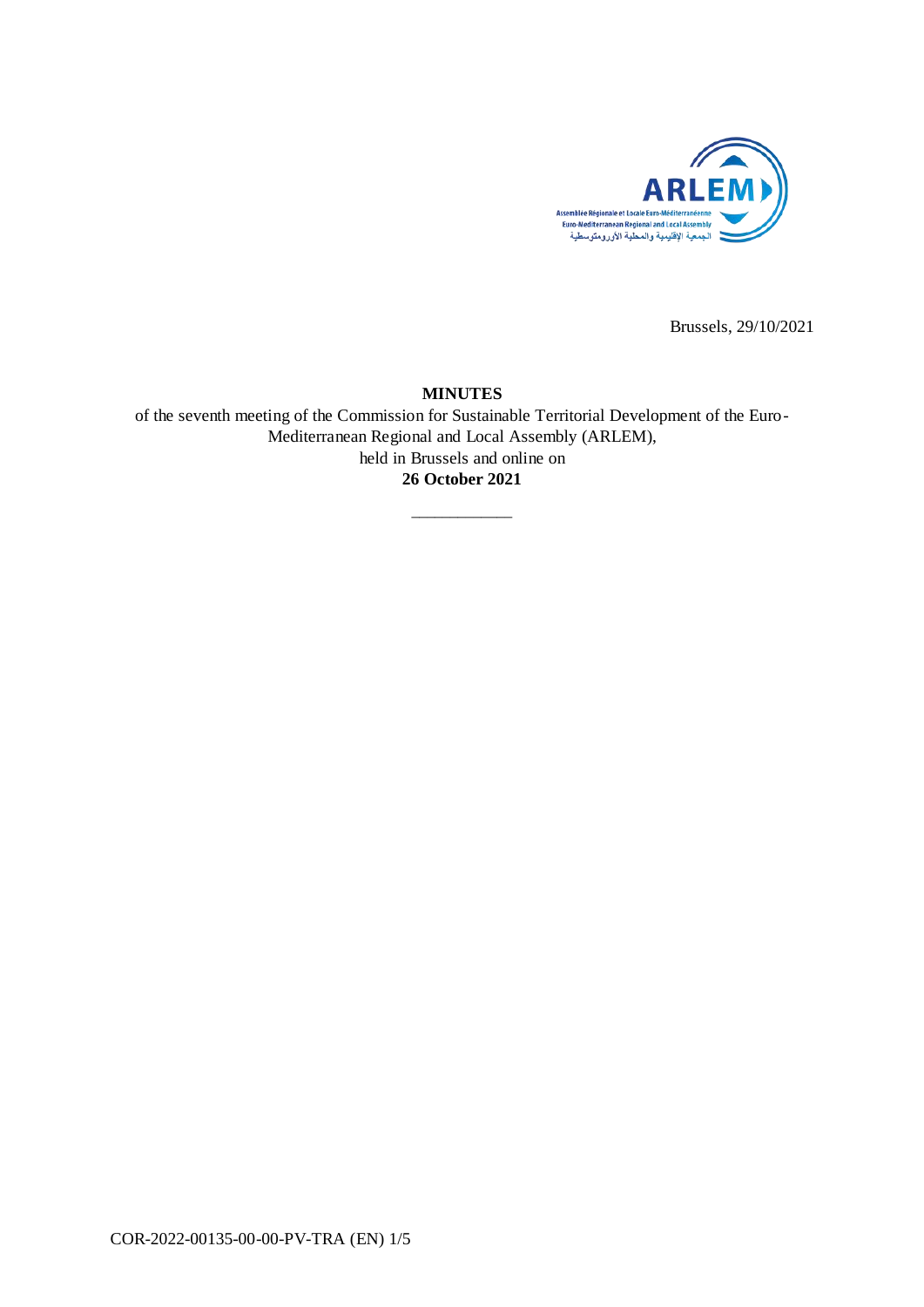The Commission for Sustainable Territorial Development of the Euro-Mediterranean Regional and Local Assembly (ARLEM) held its seventh meeting in Brussels and online on Tuesday 26 October 2020, from 10.00 a.m. to 1.45 p.m.

# **ATTENDANCE LIST**

**Chairs:** Antje GROTHEER (PES/DE) and Mina BOUHDOUD (MA)

ARLEM members present:

EU Group

| <b>AGUILAR VÁZQUEZ Carlos (RE/ES)</b>       | MAUPERTUIS Marie-Antoinette (EA/FR)   |
|---------------------------------------------|---------------------------------------|
| AZZOPARDI Samuel (EPP/IT                    | MILANA Guido (PES/IT)                 |
| <b>ARMAO Gaetano (COPPEM)</b>               | MILLO ROCHER José Enrique (AEBR/ARFE) |
| <b>BARNIER Jean-François (RE/FR)</b>        | PAIS Michele (ECR/IT)                 |
| <b>BRUNET-LECHENAULT Claudette (PES/FR)</b> | PORZI Donatella (PES/IT)              |
| CACI Sergio (EPP/IT)                        | PROUST Franck (EPP/FR)                |
| DOBROSLAVIC Nikola (EPP/HR)                 | <b>RATILAINEN Niina (EG/FI)</b>       |
| DRAGHICI Emil (EA/RO)                       | RIO Ricardo (EPP/PT)                  |
| GEBLEWICZ Olgierd (EPP/PL)                  | ROUILLON Christophe (PES/FR)          |
| <b>GRUBLIAUSKAS Vytautas (RE/LT)</b>        | SINKEVICIUS Mindaugas (PES/LT)        |
| <b>GULAM</b> Ivan (RE/HR)                   | <b>STAVRINIDES Stavros (PES/CY)</b>   |
| KARAJALAINEN Anne (PES/FI)                  | <b>SOLINAS Christian (ECR/IT)</b>     |
| KRATSA Rodi (EPP/GR)                        | ZAIMIS Fokion (CPMR-CIM/CRPM-CIM)     |
| LOUKAIDOU Eleni (EPP/CY)                    |                                       |

Mediterranean partners group

| <b>AMROUCH Lahcen (MA)</b>           | ÖZCAN Kürşat Engin (TR) |
|--------------------------------------|-------------------------|
| <b>BOUDRA</b> Mohamed (MA)           | ULUDAĞ Bilal (TR)       |
| <b>BOURGUIBA Houda (TN)</b>          | VERUSHI Ana (AL)        |
| EL EZZI Rama Mohammed (JO)           | YILMAZ Yucel (TR)       |
| EL MAHJOUB Ettaleb Abderrahmane (MR) |                         |

\* \*

\*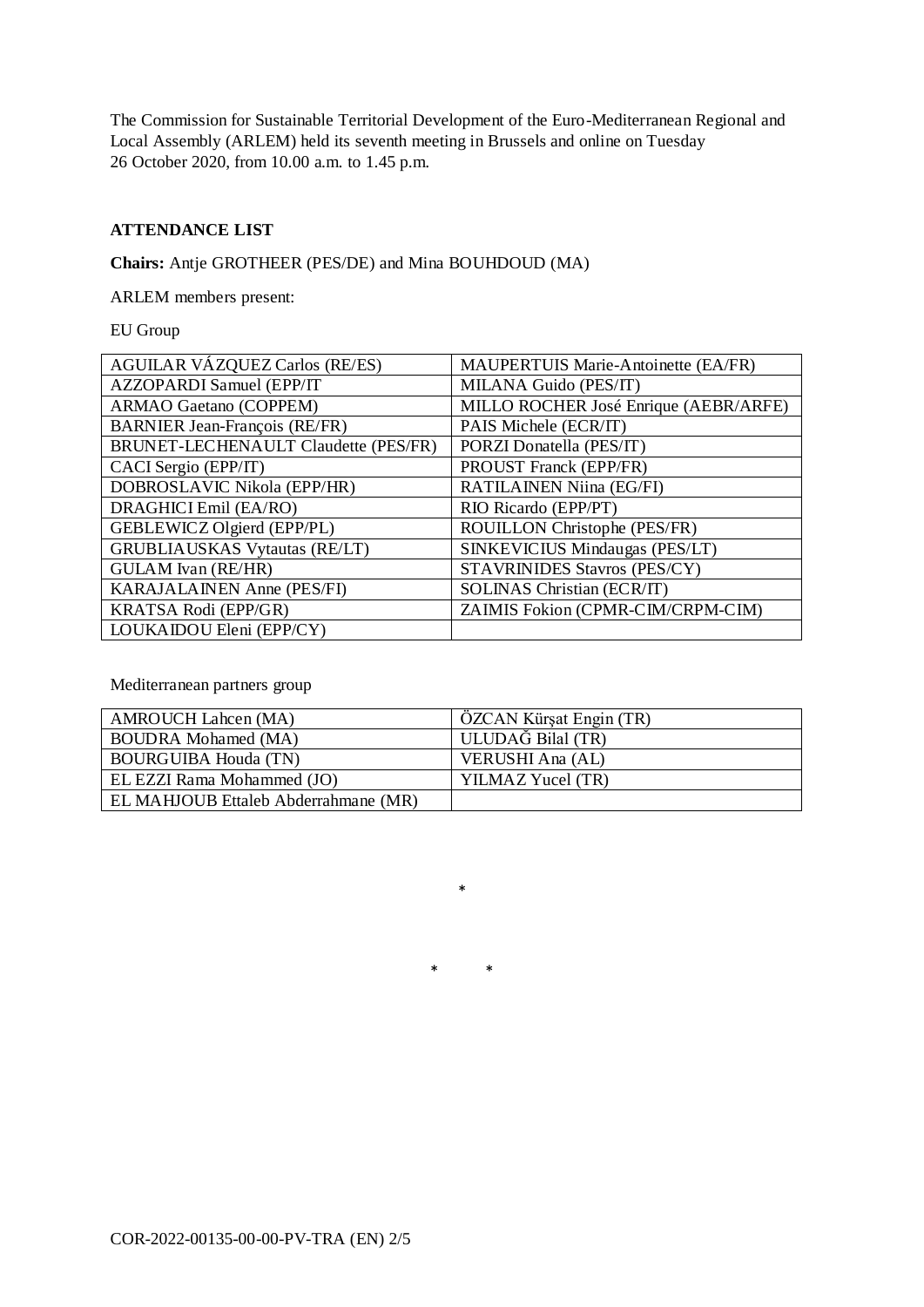## 1. **Opening session**

**Antje Grotheer** welcomed the participants and presented the agenda.

#### 2. **Adoption of the agenda (COR-2021-04319-00-02-CONVOPOJ-TRA)**

The agenda was approved without changes.

# 3. **Adoption of the minutes of the sixth meeting of the ARLEM commission, held in Brussels on 29 October 2020 (COR-2021-04196-00-00-PV-TRA)**

The minutes were approved without changes.

## 4. **Presentation and debate of the thematic reports**

**Antje Grotheer** first gave the floor to **Guido Milana (IT/PES)** who, on behalf of Vicenzo Bianco (IT/PES), presented the recently adopted CoR opinion on *a renewed partnership with the Southern Neighbourhood – a new agenda for the Mediterranean,* highlighting the importance of creating a Charter of the Mediterranean on human rights, the creation of ad hoc forums of dialogue to ensure multi-level governance and the promotion of the empowerment of women.

4.1. Towards a renewed partnership between the EU and its Southern Neighbours – Innovation ecosystems and start-ups in the Mediterranean as a means of recovering from the COVID-19 crisis

**Antje Grotheer** highlighted that the pandemic deepened gender inequalities and reminded attendees of the need to identify positive initiatives.

Speaking on behalf of rapporteur Juan Manuel Moreno Bonilla (President of Andalusia), **José Enrique Millo Rocher** called to mind the high level of unemployment in the southern part of the region. He spoke of the importance of using an ecological and inclusive approach to support entrepreneurship and announced that the report would contain ten recommendations.

**Aurélien Pastouret** referred to the past and still outstanding work of the EU, ARLEM and UfM to create a sustainable area in the Mediterranean. He underlined that match-making and creating a common networking space were essential.

**Giuseppe Provenzano** recalled the difficulties faced by young people in the region concerning unemployment or underemployment of university graduates. He emphasised the importance of creating a good ecosystem for the 40% of the population under 25. It is necessary for sectors to collaborate to create an ecosystem which reflects real labour needs. The UfM's guide of good practices should be made known.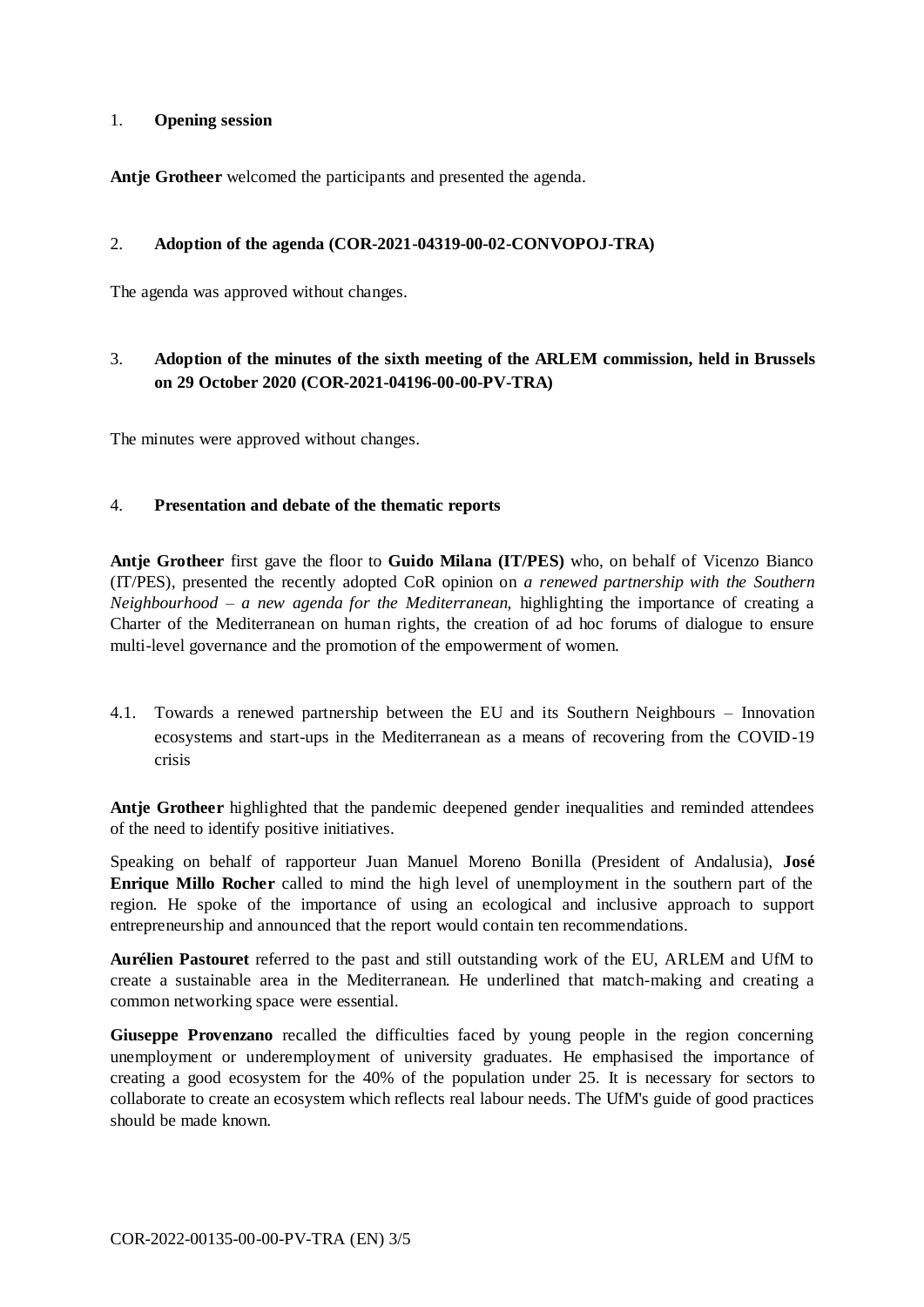**Mikel Landabaso Álvarez** underscored that it was not about not knowing what to do, but how to do it. There is a need for good social capital, meaning confidence in politics, resulting from no corruption and feasible strategies, among other things. Artificial Intelligence could play an important role. He also spoke of the need to identify new paradigms. Schools should use an auto-evaluation test to see how well they reflect the reality of work. Digitalisation is key in the global process.

**María Helena de Felipe** underlined the problems of the EU's bureaucratic system which blocks processes. According to her, financial support was not sufficient, more investments were needed and the point of view of the regions was essential. As programmes are usually the same every time, there is a need for innovation in EU projects with the Southern Mediterranean, on women's empowerment, for example. It is also imperative to include the African Free Trade Area, because tariff barriers are one of the main obstacles hindering integration.

The floor was given to **Slim Tlatli** who stressed the need to anchor innovation in a long-term vision and not only "recovery", and to create a new development model.

**Taleb el Mahjoub** stressed that education was fundamental in building the economy. He also stressed the need to evaluate precisely every situation to find strategies adapted to each individual reality.

**Jean-François Barnier** explained that it was necessary to change the culture in some countries to fit with the objective, notably regarding the approach to vaccination.

Gaetano Armao reminded attendees that the loss of GDP has been vast because of COVID-19 and emphasised the need to build bridges to islands, for example between Sicily and the rest of Italy but also the EU.

4.2. Discussion on the second report – Service sector re-orientation: transferring skills from the tourism sector

**Mina Bouhdoud** opened the second debate.

**Mohammed Elrazzaz** stressed the need to raise emotional intelligence and skills like multiculturalism, HR, and stress management to help the transferability of skills, so that workers would be able to move to other sectors like administration, sales, etc.

**Mohamed Boudra** presented his draft report. Based on the importance of the travel/tourism sector in the region, he stressed the need to re-train the employees of that sector so that they could be transferrable to other sectors. He also underlined the role of LRAs to promote adapted measures regarding the reality on the ground.

**Cesare Onestini** stressed the need to use new data analysis methods. He pointed out the crucial role of sustainable tourism, in particular of handicrafts, which were central to it, and was becoming increasingly attractive. He recommended looking at local specificities.

**Slim Tlatli** drew attention to mid- and long-term approaches. He stressed the need to focus on training, to delegate competencies to local and regional authorities and to create training adapted to the labour market. He underlined that we do not have to react, but anticipate. Finally, he pointed out the need to move away from seaside tourism, as it was no longer favoured.

In a video message, **Natalia Bayona** mentioned the challenges faced by tourism. She introduced her vision for improving the connection between academics, national institutions and enterprises to innovate. It is necessary to connect to investors. She stressed the importance of education, added-value jobs, green investments and sustainability.